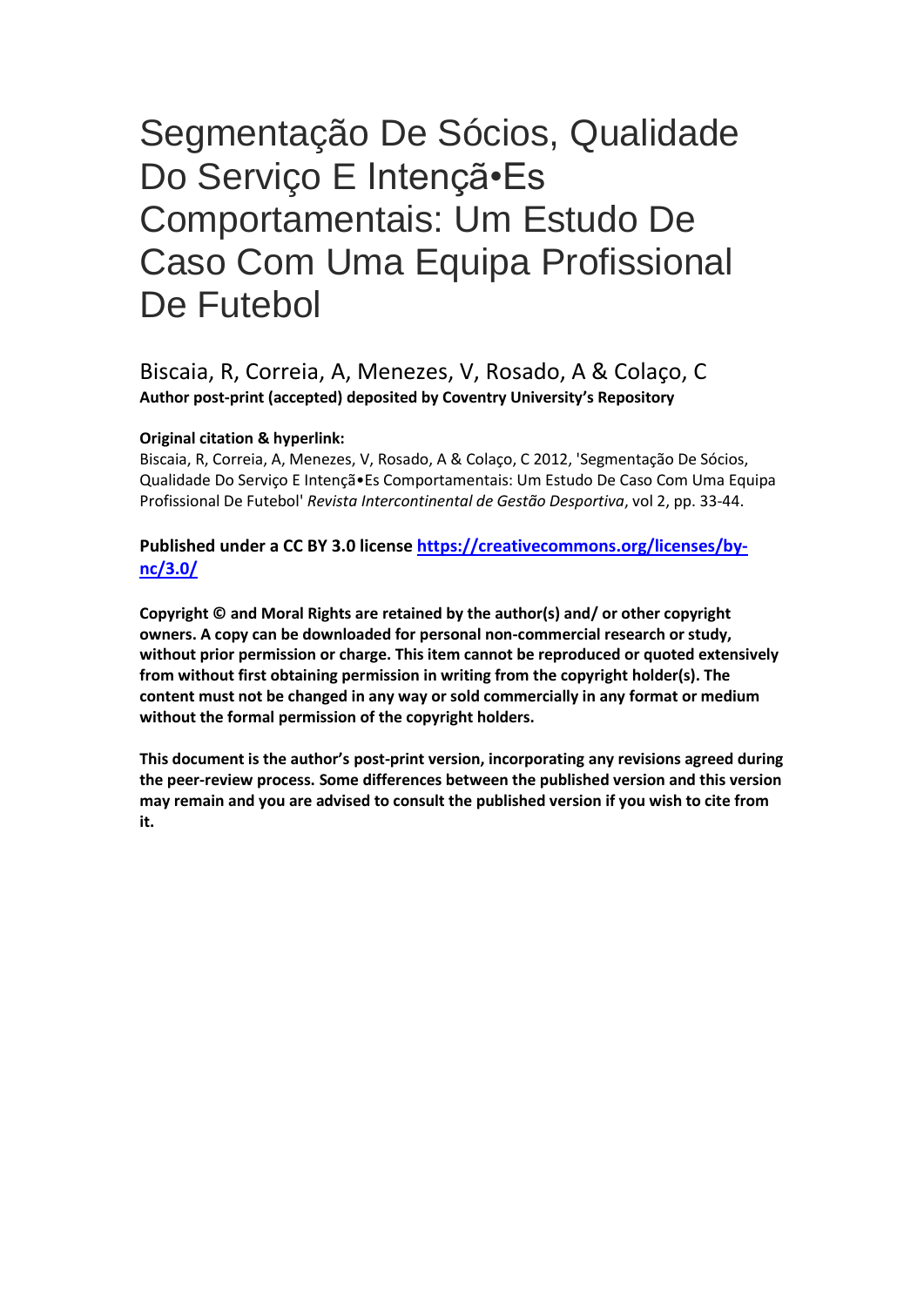2012, Volume 2, Suplemento, ISSN 2237-3373

# **MEMBERS' SEGMENTATION, SERVICE QUALITY AND BEHAVIORAL INTENTIONS: A CASE STUDY OF A PROFESSIONAL FOOTBALL TEAM**

Rui Biscaia Doutorando em Sociologia e Gestão do Desporto Faculdade de Motricidade Humana da Universidade Técnica de Lisboa <rbiscaia@fmh.utl.pt>

Abel Correia Professor Associado Faculdade de Motricidade Humana da Universidade Técnica de Lisboa <acorreia@fmh.utl.pt>

> Vilde Gomes de Menezes Professor Adjunto Universidade Federal de Pernambuco <vildemenezes@hotmail.com>

António Rosado Professor Catedrático Faculdade de Motricidade Humana da Universidade Técnica de Lisboa <arosado@fmh.utl.pt>

Carlos Colaço Professor Associado com Agregação Faculdade de Motricidade Humana da Universidade Técnica de Lisboa <ccolaco@fmh.utl.pt>

#### **Abstract**

This study aims to identify segments of members in a professional football team, and to compare service quality perceptions and behavioral intentions among these segments. The members registered in the club's database were invited to complete a survey including demographic questions, measures of consumer behavior, service quality, and behavioral intentions. The results from a sample of 6820 participants allowed the identification of three distinct segments, named as 'Occasional', 'Die-hard', and 'Weekend Lovers'. Results also indicate that these three segments of members showed statistically significant differences regarding service quality perceptions and behavioral intentions. Managerial implications of these results are discussed and suggestions for future research are provided.

**Key words:** Members. Consumer behavior. Service quality. Behavioral intentions. Football.

*Segmentação de sócios, qualidade do serviço e intenções comportamentais. Um estudo de caso com uma equipa profissional de futebol*

#### **Resumo**

Este estudo teve como objetivos identificar diferentes segmentos de sócios de uma equipa de profissional de futebol e comparar a perceção da qualidade do serviço e as intenções comportamentais entre os segmentos. Os sócios registados na base de dados do clube foram convidados a responder a um questionário que incluía questões demográficas, variáveis de comportamento de consumo, qualidade do serviço e intenções comportamentais. Os resultados obtidos através de uma amostra de 6820 sócios permitiram identificar três segmentos distintos de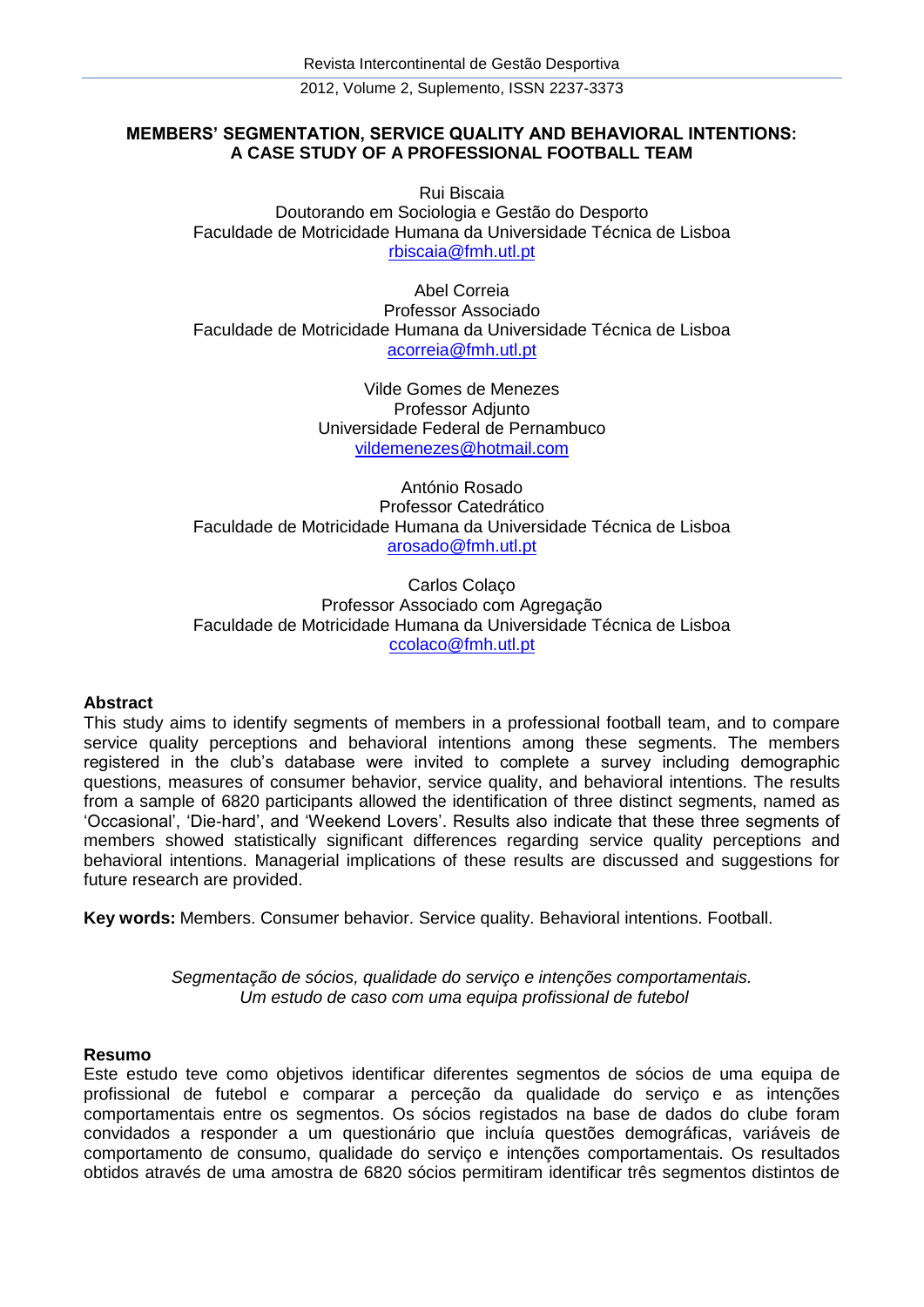sócios denominados por 'Ocasionais', 'Fanáticos' e 'Domingueiros'. Os resultados indicaram ainda que os três segmentos de sócios apresentam diferenças estatisticamente significativas em relação à perceção da qualidade do serviço e intenções comportamentais. Implicações de gestão destes resultados são discutidas e sugestões para futuras pesquisas são apresentadas.

**Palavras-Chave:** Sócios. Comportamento do consumidor. Qualidade do serviço. Intenções comportamentais. Futebol.

> *Segmentación de socios, calidad del servicio e intenciones de comportamiento. Un estudio de caso de un equipo de fútbol profesional*

### **Resumen**

Este estudio tuvo como objetivo identificar segmentos de socios de un equipo de fútbol profesional y comparar la percepción de la calidad del servicio y las intenciones de comportamiento de cada segmento. Se solicito la participación voluntaria de los socios registrados en la base de datos del club, para responder a un cuestionario que incluía preguntas demográficas, medidas de comportamiento del consumidor, de calidad del servicio y sobre las intenciones de comportamiento futuro. Los resultados de una muestra de 6820 participantes permitieron la identificación de tres segmentos de socios que fueron nombrados los 'Ocasionales', los 'Fanáticos' y los 'Amantes del fin de semana'. Los resultados también indicaron que estos tres segmentos de socios presentan diferencias estadísticamente significativas con respecto a la percepción de la calidad del servicio y las intenciones de comportamiento. Se discuten las implicaciones gerenciales de estos resultados y se sugieren líneas futuras de investigación.

**Palabras Clave:** Socios. Comportamiento del consumidor. Calidad del servicio. Intenciones de comportamiento. Fútbol.

#### **Introduction**

The increasing competition in leisure activities has emphasized the need for professional sport teams to strengthen their link with fans in order to build competitive advantage. In spectator sports, consumers' perceptions of service quality and behavioral intentions have been considered pivotal for the clubs' management (Theodorakis & Alexandris, 2008; Yoshida & James, 2010) due to its influence on long-term profitability (Cronin, Brady, & Hult, 2000; Kelley & Turley, 2001). There is a general agreement that service quality is a multi-dimensional construct (Brady & Cronin, 2001), and sport scholars have adopted grounded models from the service-related literature (e.g., Parasuraman, Zeithaml, & Berry, 1988; Grönroos, 1988) as basis for measuring service quality in spectator sports (e.g., Diaz, Verdugo, & Florencio, 2012; McDonald, Sutton, & Milne, 1995). One of the most popular models of service quality in spectator sports is the SPORTSERV (Theodorakis, Kambitsis, Laios, & Koustelios, 2001; Theodorakis & Alexandris, 2008), consisting of five dimensions: tangibles, responsiveness, access, security, and reliability. This model was important to understand the role of service quality at spectator sports, yet its dimensions are focused on the peripheral aspects of the service delivery and neglect the core attributes (e.g., the game itself). Thus, the measurement of service quality should be complemented by specific aspects of spectator sports such as the technical and environmental attributes (Koo et al., 2009; Kuenzel & Yassim, 2007). On the other hand, the literature also refers to behavioral intentions as a multi-dimensional construct (Zeithaml, Berry, & Parasuraman, 1996). According to Zeithaml et al. (1996), favorable behavioral intentions include aspects such as saying positive things about the company, recommending the service to others, remaining loyal, and spending more money in products and services. The conceptualization of behavioral intentions has been successfully adapted to the spectator sport context (e.g., Theodorakis & Alexandris, 2008) through the dimensions of repurchase intentions, and word-of-mouth, which represent key aspects for the clubs' management (Yoshida & James, 2010).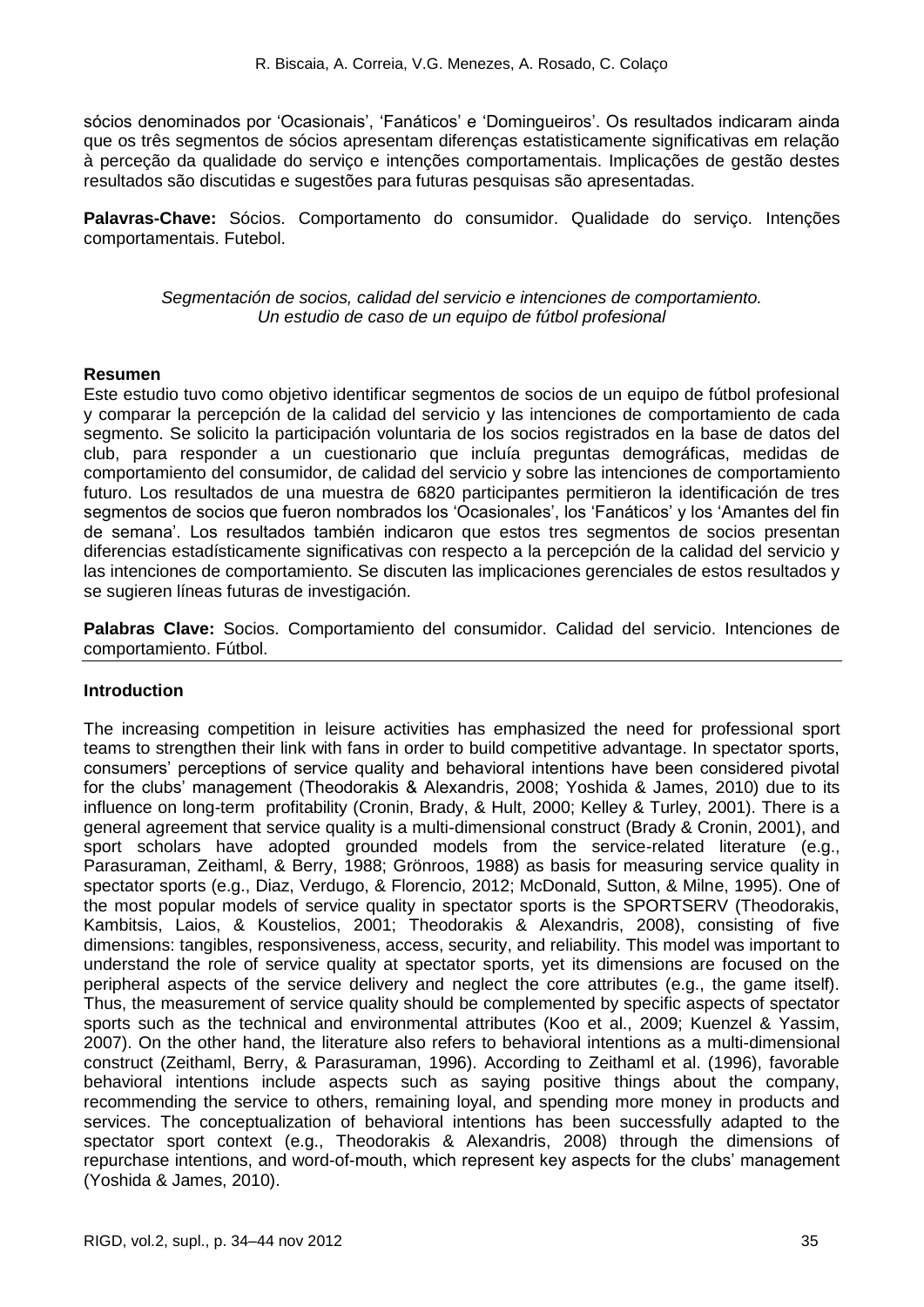Previous literature suggests that the affiliated members of the clubs (i.e., paid-up members) have more favorable perceptions of their consumption experiences (Fisher & Wakefield, 1998). This link with the club has obvious managerial implications such as game attendance, word-of-mouth communications, season ticket purchases, or merchandise sales (Dale, Iwaarden, Wiele, Williams, 2005; Boyle & Magnuson, 2007). However, service quality perceptions and goodwill towards the team could differ according to consumer's demographics or lifestyle (Kim, Yoo, & Pederson, 2007; Shaw & McDonald, 2006). Thus, the practice of identifying groups among the members of the clubs is vital because sport organizations cannot obtain a strong foothold within the marketplace if these segments are not identified and managed appropriately (Ross, 2007). Segmentation enables the identification of market opportunities, and sets the guidelines for the formulation of marketing strategies and allocation of resources (Bednarik, Šugman, Urank, & Kovač, 2007). The most prevalent segmentation approach over the last decades has been based on demographic variables (Woo, 1998). However, recent literature suggests that effective segmentation practices can result from developing a deep understanding beyond the mere demographic profiles (Kim et al., 2007; Rohm, Milne, & McDonald, 2006). Thus, the segmentation of sport consumers should include consumer behavioral variables (Kotler, 2000) as complement of demographic information, given that individuals respond in myriad ways when thinking about certain objects or concepts in a specific situation (Kim et al., 2007).

Market segmentation is extremely pertinent in professional team sports such as football because of its extensive global popularity and the ability to generate high incomes and revenues (Bauer, Stokburger-Sauer, & Exler, 2008). For example, during the the 2008-2009 season, about 54 million spectators attended games in the top divisions of European football leagues in England, France, Germany, Italy and Spain (Koenigstorfer, Groeppel-Klein, & Kunkel, 2010). In another example, the top Portuguese professional football league attracted 2.5 million spectators in the 2008/2009 season (Liga Portuguesa de Futebol Profissional, 2011), and the team with better average attendance was Sport Lisboa e Benfica, with 46.737 spectators per game. Still, game attendance is currently decreasing in all Portuguese clubs and financial management is becoming harder (Deloitte, 2010). To that extent, this study represents a case study of a team from the top Portuguese professional football league, and the purpose is twofold. First, this study attempts to identify distinct segments of the affiliated members of that team. Second, this study seeks to compare the perception of service quality and behavioral intentions among different members of the team. It is expected that knowledge derived from this case study may aid the managers of this team, in particular, and club managers, in general, in developing marketing strategies to increase game attendance, as well as expanding their members' base.

# **Method**

### **Sample and data collection**

The study was conducted with a sample of members registered in the database of a team from the Portuguese professional football league. This team is located in Lisbon and has a history containing several national and international titles. Also, the team enjoys strong fan support, and was one of the top teams in Europe in terms of overall revenues during 2011 (Deloitte, 2012). With the support of the marketing personnel, a survey was sent to the emails registered in the club's database asking members to complete a questionnaire about their team. The option for a mail survey was decided jointly with the club's marketing personnel in order to collect a large sample within a short period of time. However, it should be noted that this method may limit the representativeness of the sample. All participants voluntarily accepted to participate under the guarantee of anonymity of their responses. The survey link was active during one week and a total of 10.041 surveys were collected. After data screening, cleaning, and removing outliers, 6820 surveys were deemed suitable for data analysis. The majority of respondents were males (87.5%) and ages ranged from 16 to 76 years old, predominantly in the 30-39 age bracket (30.0%). Most of respondents had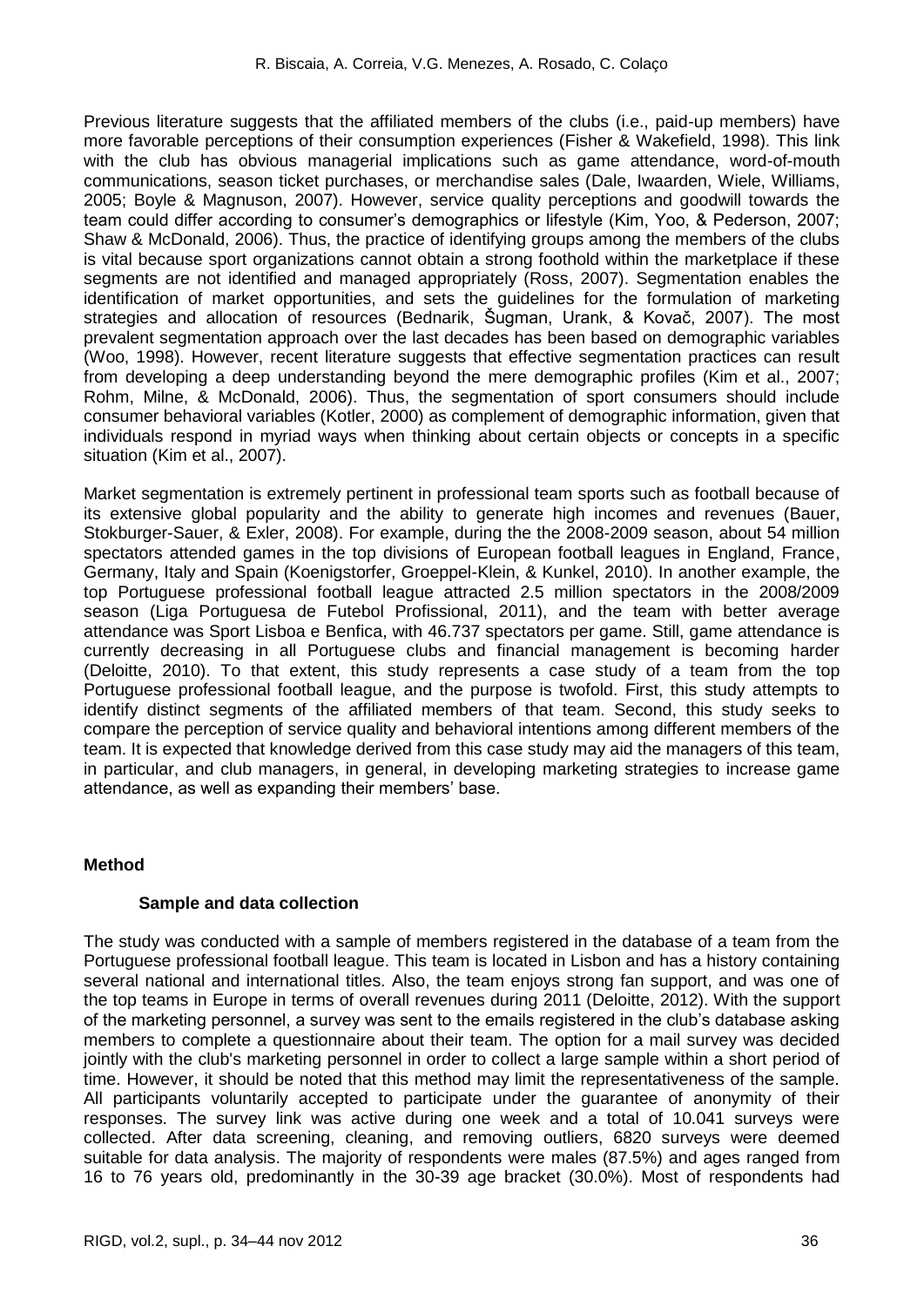college graduation (47.8%). More than half indicated that were living at less than 50 km from the stadium (56.2%), while about one-third was living at a distance of more than 200km (26.4%). Almost half mentioned they typically attend more than 9 games per season (40.5%), and more than twothirds were not season ticket holders (72.3%). Also, the majority reported visiting the stadium shopping at game days (79.0%).

#### **Instrument**

The survey included demographic questions (gender, age, education level, distance Home-Stadium), consumer behavior variables (average games attended per season, type of ticket, and visits to the shopping at the stadium), and a total of 35 items divided into two sections. The first section was designed to assess service quality and included 29 items. The 20 items proposed in the SPORTSERV scale (Theodorakis & Alexandris, 2008) were adapted to assess five constructs: Tangibles (five items), Responsiveness (four items), Access (four items), Security (four items), and Reliability (three items). In addition, two constructs were included to assess Auditory (i.e., ambient conditions derived from the crowd noise) and Game Quality (i.e., perception of team performance). The construct of Auditory included five items. Four of these items were derived from Kuenzel and Yassim (2007), while one item was designed to measure members' perception of the show performed by the club's mascot. To assess Game Quality, two items were adopted from Kuenzel and Yassim (2007), and two additional items regarding team success were designed to increase construct reliability and decrease measurement errors (Churchill, 1979). The second section was designed to measure behavioral intentions and included six items. The two constructs proposed by Theodorakis and Alexandris (2008) were used in this section: Repurchase Intentions (three items) and Word-of-mouth (three items). All survey items were required to answer and measured through a 10-point scale (1=strongly disagree, 10=strongly agree).

# **Data Analysis**

Data were analyzed using SPSS 19.0. A confirmatory factor analysis (CFA) was performed to confirm the proposed structure of the measurement model including the constructs related to service quality and behavioral intentions. The appropriateness of the model to the data was assessed with comparative-of-fit-index (CFI), goodness-of-fit index (GFI), and root mean square error of approximation (RMSEA). Internal consistency of the constructs was estimated through composite reliability, and convergent validity was evaluated through the average variance extracted (AVE) (Fornell & Larcker, 1981; Hair, Black, Babin, Anderson, & Tatham, 2005). A two-step cluster analysis was conducted to identify distinct segments among the team members. The use of this method is justified by the large dataset and the fact this study includes both continuous and categorical variables to identify segments (Hair et al., 2005). The MANOVA procedures were used to assess clusters differences across service quality and behavioral intentions. When statistically significant effects were detected, Tukey's Post-hoc tests were carried out (Maroco, 2010). Statistical significance was assumed for p<.05.

# **Results**

# **Measurement Model**

The results of the CFA indicated a good fit of the model to the data [CFI=0.93, GFI=0.92, RMSEA=0.05]. Both CFI and GFI values were larger than the .90 criterion (Hair et al., 2005). Also, the RMSEA was less than .06 suggesting good fit (Byrne, 2000; Hair et al., 2005). As shown in Table 1, all items showed high factor loadings, ranging from .908 to .505 indicating that each item did load significantly on its factor. The composite reliability values exceeded the .60 threshold (Bagozzi & Yi, 1988), ranging from .64 to.86. In addition, with exception to Game Quality (AVE=.31), all AVE values were greater than the recommended standard of .50 (Fornell & Larcker, 1981).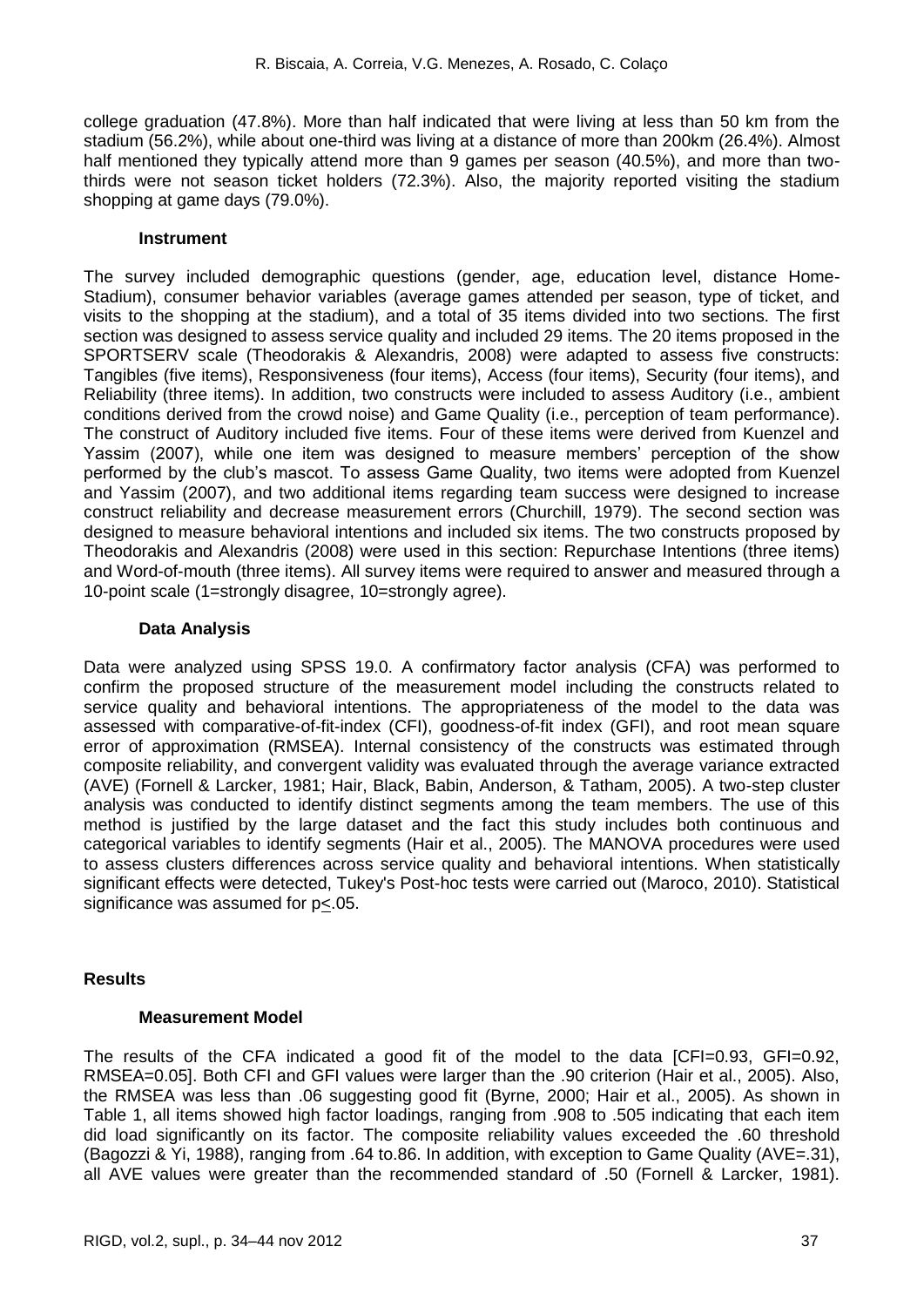Descriptive statistics are also reported in Table 1. In what concerns to the constructs of service quality, Auditory had the highest mean score (M=9.00; DP=1.37), while Access had the lowest mean score (M=6.38; DP=2.31). Regarding to behavioural intentions, participants showed lesser levels of Repurchase Intentions (M=7.12; SD=2.27) than Word-of-mouth (M=8.65; SD=1.67).

**Table 1.** Mean (M), Standard Deviation (SD), Factor Loadings, Composite Reliability, and Average Variance Extracted (AVE).

| <b>Variables</b>                                              | <b>Factor</b><br><b>Loadings</b> | Mean | <b>SD</b> | <b>Composite</b><br><b>Reliability</b> | <b>AVE</b> |
|---------------------------------------------------------------|----------------------------------|------|-----------|----------------------------------------|------------|
| Tangibles                                                     |                                  | 7.77 | 1.73      | .83                                    | .51        |
| The seats at the stadium are comfortable                      | .737                             |      |           |                                        |            |
| The cleanliness of the stadium is evident                     | .712                             |      |           |                                        |            |
| The seats at the stadium have good visibility to the          |                                  |      |           |                                        |            |
| field                                                         | .700                             |      |           |                                        |            |
| The concession areas at the stadium are good                  | .754                             |      |           |                                        |            |
| The stadium is visually appealing                             | .591                             |      |           |                                        |            |
| Responsiveness                                                |                                  | 7.33 | 1.84      | .86                                    | .61        |
| The employees at the stadium respond quickly to my            |                                  |      |           |                                        |            |
| needs                                                         | .826                             |      |           |                                        |            |
| The attitude of the employees at the stadium shows            |                                  |      |           |                                        |            |
| their willingness to help attendees                           | .734                             |      |           |                                        |            |
| I can rely on the employees at the stadium being              |                                  |      |           |                                        |            |
| friendly                                                      | .803                             |      |           |                                        |            |
| The employees at the stadium provide a customized             |                                  |      |           |                                        |            |
| service                                                       | .761                             |      |           |                                        |            |
| Access                                                        |                                  | 6.38 | 2.31      | .78                                    | .50        |
| Public transportation is a good option to go to the           |                                  |      |           |                                        |            |
| stadium in game days                                          | .851                             |      |           |                                        |            |
| The stadium has good accessibilities                          | .718                             |      |           |                                        |            |
| There is plenty of space for parking                          | .505                             |      |           |                                        |            |
| It is fast to get inside and/or outside of the stadium in     |                                  |      |           |                                        |            |
| game days                                                     | .718                             |      |           |                                        |            |
| Security                                                      |                                  | 7.74 | 1.71      | .89                                    | .66        |
| The accessibilities to the stadium are safe                   | .904                             |      |           |                                        |            |
| The spectators feel safe at the stadium during the            |                                  |      |           |                                        |            |
| games                                                         | .889                             |      |           |                                        |            |
| There is a sense of security in the stadium                   | .635                             |      |           |                                        |            |
| The entries and the exits at the stadium are made             |                                  |      |           |                                        |            |
| safely                                                        | .805                             |      |           |                                        |            |
| <b>Reliability</b>                                            |                                  | 7.54 | 1.94      | .75                                    | .50        |
| Being a member of my club brings me benefits                  | .591                             |      |           |                                        |            |
| The club delivers its services as promised                    | .693                             |      |           |                                        |            |
| The club provides its services right at the first time        | .834                             |      |           |                                        |            |
| Auditory                                                      |                                  | 9.00 | 1.37      | .83                                    | .51        |
| The clapping/singing of the crowd helps to create             |                                  |      |           |                                        |            |
| good atmosphere                                               | .708                             |      |           |                                        |            |
| Listening to the crowd helps is enjoyable                     | .801                             |      |           |                                        |            |
| To hear the crowd cheer is fun                                | .790                             |      |           |                                        |            |
| The chatter of the crowd creates a pleasant                   |                                  |      |           |                                        |            |
| environment                                                   | .713                             |      |           |                                        |            |
| The show of the <team's mascot="" name=""> makes the</team's> |                                  |      |           |                                        |            |
| event a unique experience                                     | .506                             |      |           |                                        |            |
| <b>Game Quality</b>                                           |                                  | 7.24 | 3.24      | .64                                    | .31        |
| For the game to be entertaining, it is important that         |                                  |      |           |                                        |            |
| my team performs well                                         | .511                             |      |           |                                        |            |
| My team needs to play well in order for me to enjoy           |                                  |      |           |                                        |            |
| the game                                                      | .628                             |      |           |                                        |            |
| My team's players have good skills                            | .552                             |      |           |                                        |            |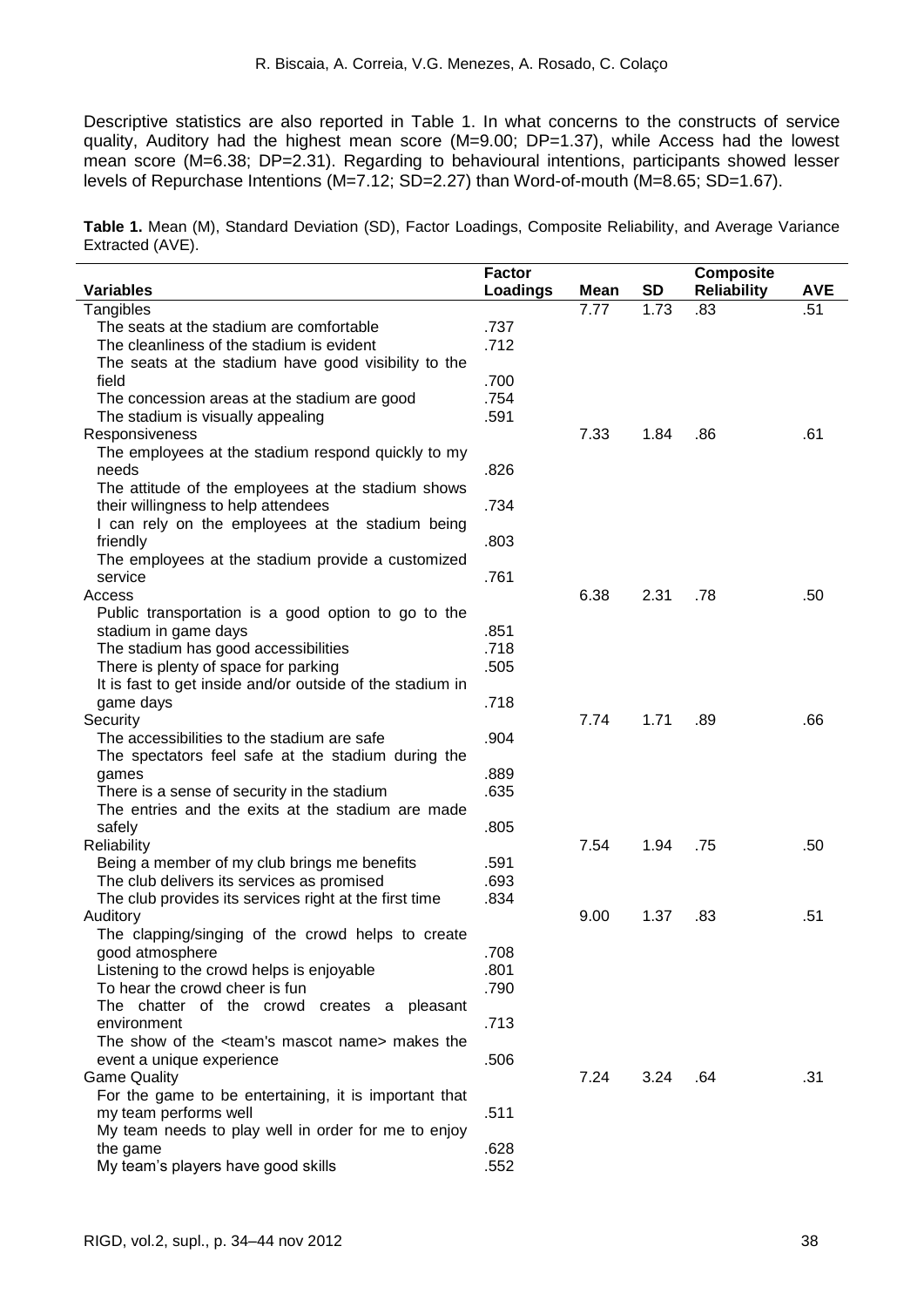| My team plays strong all the time                    | .511 |      |      |     |     |
|------------------------------------------------------|------|------|------|-----|-----|
| Repurchase Intentions                                |      | 7.12 | 2.27 | .80 | .58 |
| I would attend more games of my team                 | .632 |      |      |     |     |
| Attending my team's games will be my first choice to |      |      |      |     |     |
| spend free the time                                  | .850 |      |      |     |     |
| I would like to attend my team's games in the near   |      |      |      |     |     |
| future                                               | .777 |      |      |     |     |
| Word-of-mouth                                        |      | 8.65 | 1.67 | .84 | .64 |
| I will say positive things about my team to others   | .695 |      |      |     |     |
| I will recommend friends and family to attend the    |      |      |      |     |     |
| games of my team                                     | .908 |      |      |     |     |
| will encourage friends and family to buy products    |      |      |      |     |     |
| and services of my team                              | .788 |      |      |     |     |

#### **Description of the Clusters**

Three distinct segments were identified with the two-step cluster analysis (Table 2). Cluster One (n=2214) made up 32.5% of the sample. Members of this cluster were named 'Occasional' based on the following characteristics: 26.0% were between the 30-39 age range, 50.3% had high school degree, 85.4% were residents in a range of 50km from the stadium, 80.7% attend less than 9 games per season, 99.7% were not season ticket holders, and 48.2% indicated visiting the stadium shopping at game days. Cluster Two (n=2012) corresponds to 29.5% of the sample. These members were named 'Die-hard' based on previous literature (Dale et al., 2005) and the following aspects: 31.7% were in the 30-39 age range, 61.8% had college degree, 91.8% reported living in a range of 50km from the stadium, 94.7% attend more than 9 games per season, 85.2% were season ticket holders, and 61.0% do not visit the stadium shopping at game days. Cluster Three (n=2572) consists of 37.7% of the sample. These members were named 'Weekend Lovers' based on the following characteristics: 32.4% were in the 30-39 age range, 50.8% had high school degree, 64.0% indicated living over 200km from the stadium, 83.4% attend less than 9 games per season, 93.7% were not season ticket holders, 75.4% visit the stadium shopping at game days. In general, it could be said that members named as 'Occasional' are those who live near the stadium, but attend only a few games each season. The 'Die-hard' members are those who live near the stadium and attend several games per season. In turn, the members named as 'Weekend Lovers' are the ones that live very far from the stadium and attend only a few games. However, when they travel to the stadium, these days represent a full experience that includes visiting the shopping and attending the game.

|                        | <b>Cluster 1 (n=2214)</b><br>'Occasional' |      | <b>Cluster 2 (n=2012)</b><br>'Die-hard' |      | <b>Cluster 3 (n=2572)</b><br>'Weekend Lovers' |      |
|------------------------|-------------------------------------------|------|-----------------------------------------|------|-----------------------------------------------|------|
| <b>Variables</b>       | n                                         | %    | N                                       | $\%$ | n                                             | %    |
| Age                    |                                           |      |                                         |      |                                               |      |
| $-20$                  | 377                                       | 17.0 | 85                                      | 4.2  | 100                                           | 3.9  |
| 20-29                  | 484                                       | 21.9 | 472                                     | 23.5 | 484                                           | 18.8 |
| 30-39                  | 576                                       | 26.0 | 637                                     | 31.7 | 833                                           | 32.4 |
| 40-49                  | 401                                       | 18.1 | 395                                     | 19.6 | 500                                           | 19.4 |
| 50-59                  | 252                                       | 11.4 | 249                                     | 12.4 | 318                                           | 12.4 |
| $60+$                  | 124                                       | 5.6  | 174                                     | 8.6  | 117                                           | 4.5  |
| <b>Education Level</b> |                                           |      |                                         |      |                                               |      |
| Middle school degree   | 178                                       | 8.0  | 46                                      | 2.3  | 174                                           | 6.8  |
| High school degree     | 1113                                      | 50.3 | 723                                     | 35.9 | 1307                                          | 50.8 |
| College degree         | 923                                       | 41.7 | 1243                                    | 61.8 | 1091                                          | 42.4 |
| Distance Home-Stadium  |                                           |      |                                         |      |                                               |      |
| 0-50km                 | 1891                                      | 85.4 | 1848                                    | 91.8 | 83                                            | 3.2  |
| 51-100km               | 130                                       | 5.9  | 109                                     | 5.4  | 331                                           | 12.9 |
| 101-200km              | 68                                        | 3.1  | 32                                      | 1.6  | 511                                           | 19.9 |

**Table 2.** Comparison of the Clusters Profiles.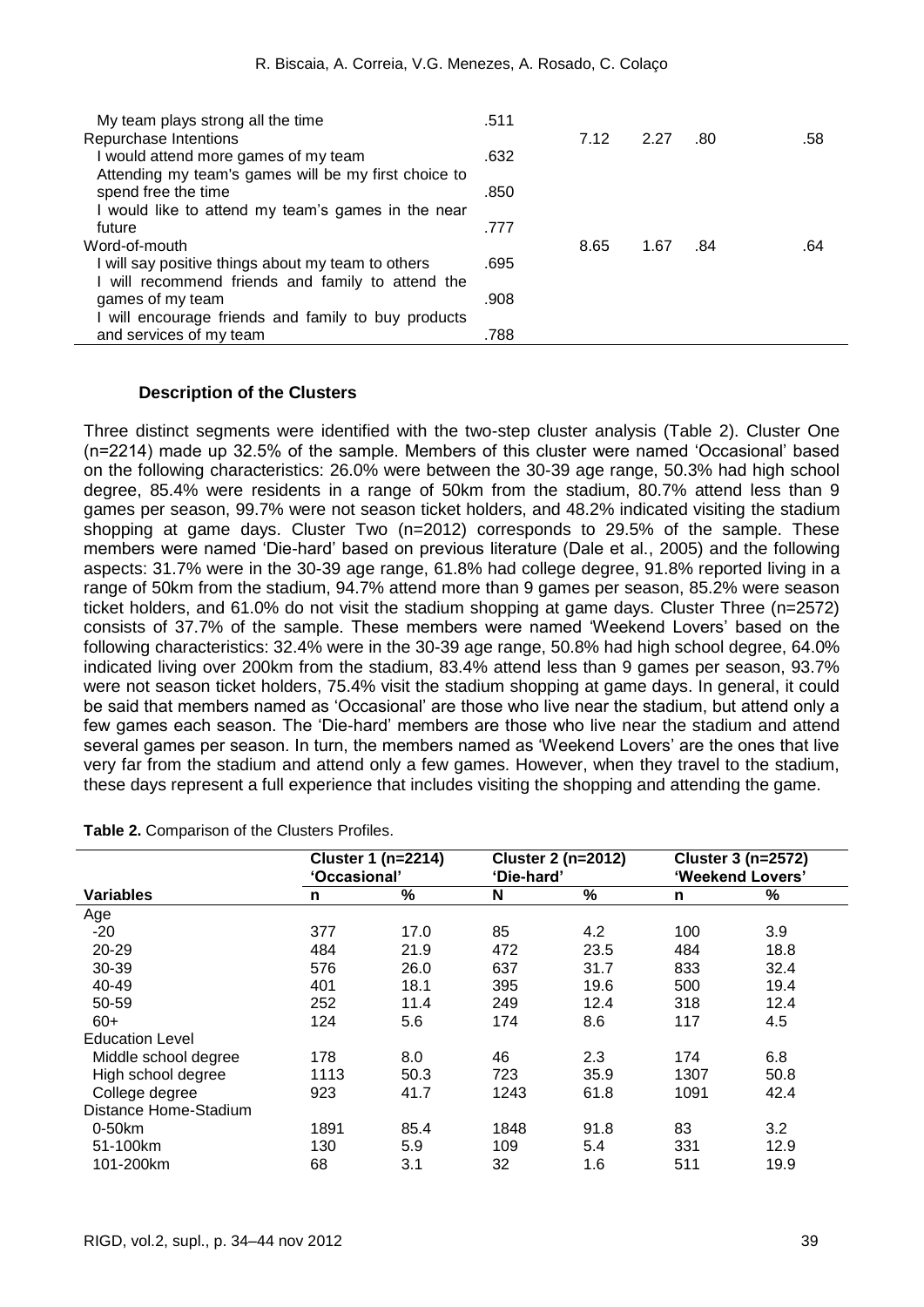| $+200$ km            | 125  | 5.6  | 23   | 1.1  | 1647 | 64.0 |
|----------------------|------|------|------|------|------|------|
| Games attended 09/10 |      |      |      |      |      |      |
| -9                   | 1788 | 80.7 | 107  | 5.3  | 2146 | 83.4 |
| $10 - 19$            | 392  | 17.7 | 990  | 49.2 | 373  | 14.5 |
| $20+$                | 24   | 1.5  | 915  | 45.5 | 53   | 2.1  |
| Season ticket holder |      |      |      |      |      |      |
| Yes                  | 6    | 0.3  | 1714 | 85.2 | 161  | 6.3  |
| No                   | 2208 | 99.7 | 198  | 14.8 | 2411 | 93.7 |
| Go to SLB Shopping   |      |      |      |      |      |      |
| Yes                  | 1067 | 48.2 | 784  | 39.0 | 1939 | 75.4 |
| No.                  | 1147 | 51.8 | 1228 | 61.0 | 633  | 24.6 |

*Notes*: Gender was not included in the analysis because 87.5% of the respondents were males;A total of 22 participants (0.3%) were automatically eliminated by the two-step cluster analysis because they didn't fit with any of the clusters.

#### **Clusters Comparison**

The MANOVA results indicated significant differences (Wilk's Lambda=.804, p<.001) among the three clusters in relation to the constructs of both service quality and behavioral intentions (Table 3). Subsequent Tukey's Post-hoc tests revealed that 'Weekend Lovers' showed a significantly higher perception of service quality than other members in the following constructs: Tangibles (p<.01), Responsiveness (p<.05), Access (p<.01), Security (p<.01), Reliability (p<.05), Auditory (p<.05), Game Quality (p<.05). Regarding behavioral intentions, 'Weekend Lovers' showed significantly higher Repurchase Intentions than 'Occasional' (p<.01) but the mean score were significantly lower than for 'Die-hard' (p<.01). The Word-of-mouth communications for 'Weekend Lovers' were significantly higher than in 'Occasional' (p<.05). 'Die-hard' members demonstrated significantly lower perceptions than 'Occasional' in the constructs of Tangibles (p<.01), Responsiveness (p<.05), Access (p<.01), Reliability (p<.05), and Game Quality (p<0.05). However, the mean score of Repurchase Intentions (p<.01) was significantly higher in 'Die-hard' than in 'Occasional', while no statistically significant differences were found between these two segments in Word-of-mouth.

|                       | 'Occasional' | 'Die-hard'  | 'Weekend Lovers' |       |         |
|-----------------------|--------------|-------------|------------------|-------|---------|
| <b>Variables</b>      | M(SD)        | M(SD)       | M(SD)            |       | D       |
| Tangibles             | 7.80(1.62)   | 7.39(1.33)  | 8.08(1.26)       | 77.07 | $***$   |
| Responsiveness        | 7.39(1.49)   | 6.94(1.43)  | 7.62 (1.42)      | 62.11 | $\ast$  |
| Access                | 6.51(1.76)   | 6.00(1.73)  | 6.84(1.62)       | 67.89 | $***$   |
| Security              | 7.62(1.61)   | 7.64 (1.47) | 7.93(1.46)       | 16.45 | $**$ a) |
| Reliability           | 7.58(1.66)   | 7.39(1.49)  | 7.79 (1.56)      | 18.62 | $\ast$  |
| Auditory              | 8.94(1.19)   | 8.92(1.04)  | 9.11(1.05)       | 10.13 | $*$ a)  |
| <b>Game Quality</b>   | 7.31(1.58)   | 6.97(1.72)  | 7.41(1.54)       | 23.34 | $\star$ |
| Repurchase Intentions | 7.10(1.86)   | 7.74 (1.70) | 7.45(1.88)       | 32.80 | $***$   |
| Word-of-mouth         | 8.64(1.48)   | 8.75(1.41)  | 8.85(1.39)       | 8.69  | $*$ b)  |

**Table 3.** MANOVA results.

Notes: \* p<.05; \*\* p<.01; a) no differences between 'Occasional' and 'Die-hard'; b) differences only in 'Occasional' and 'Weekend Lovers'.

#### **Discussion and Implications**

The purposes of this study were to (1) identify distinct segments of affiliated members in a Portuguese professional football team, and (2) compare the perception of service quality and behavioral intentions among each segment. The results of the two-step cluster analysis revealed the existence of three distinct segments of members ('Occasional', 'Die-hard', and 'Weekend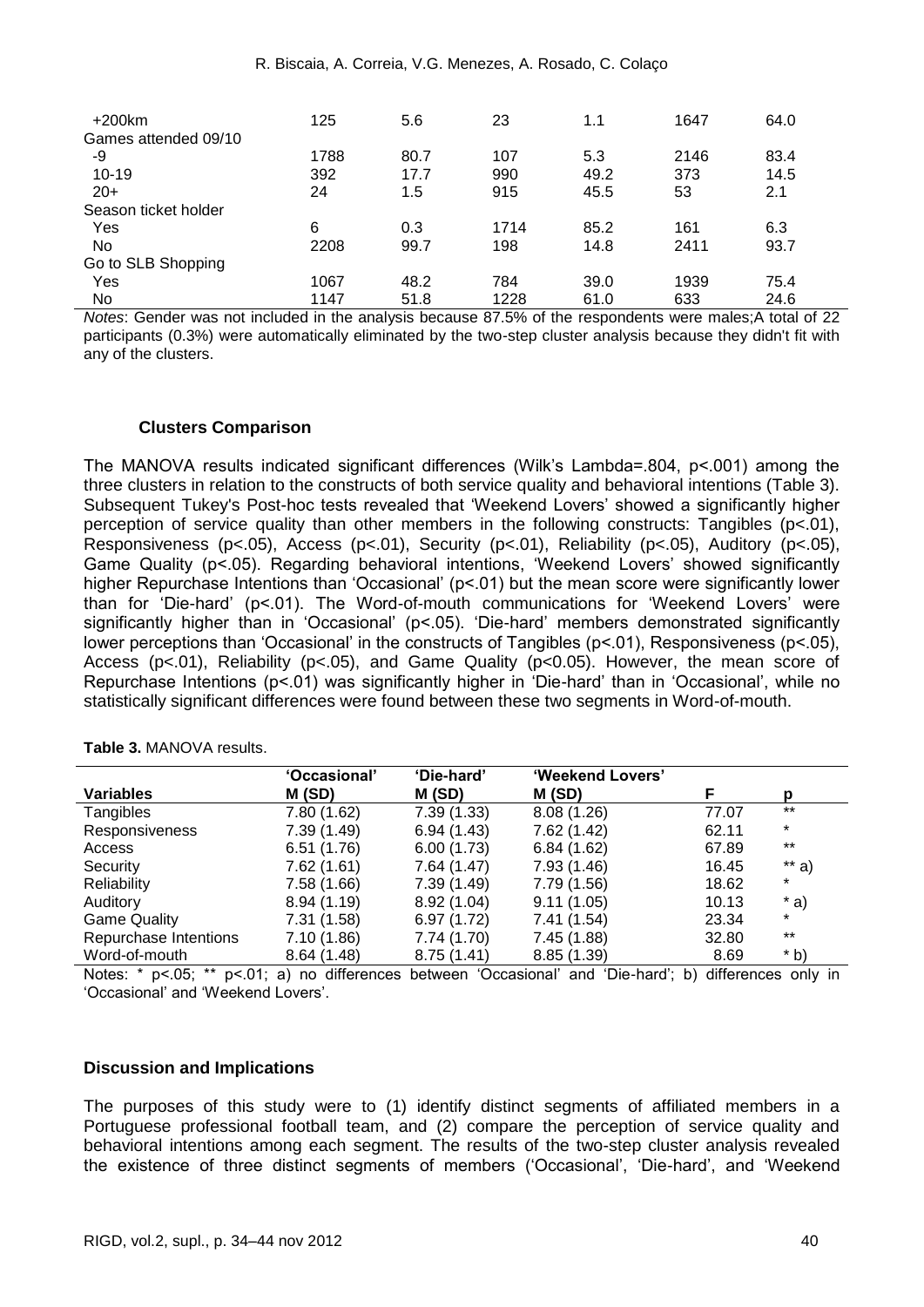Lovers'), based on their demographic characteristics and consumption behavior variables. These findings are consistent with previous literature suggesting that fans often differ in demographic characteristics, lifestyles, and product usage (Ross, 2007). Thus, club managers could use these variables to effectively reach and serve consumers, and develop a stronger link between club and members. In addition, the results of the CFA showed a good fit of the measurement model to the data and, with exception to Game Quality, all constructs exhibited good psychometric properties. The MANOVA results indicated that all constructs used to assess both service quality and behavioral intentions dimensions were important to distinguish the three segments of SLB members. Identifying segments of members with similar perceptions of service quality and behavioral intentions can be a powerful tool for sport managers in order to develop positioning strategies. The findings in this study indicate that 'Weekend Lovers' had, in general, the best perception of service quality (Table 3) but they showed significantly lower mean scores of Repurchase Intentions than 'Die-hard'. Also, 'Weekend Lovers' had significantly higher mean scores of Word-of-mouth than others SLB members. Although the price perception was examined in this study, these findings may be related to the distance from their residences to the stadium and the overall costs associated (Dale et al., 2005). 'Die-hard' members showed, in general, the worst perception of service quality, but the highest mean scores of repurchase intentions. These results may suggest that, although 'Die-hard' members are more critical about service delivery, they consider other factors in their consumption decisions, such as team identification (Trail & James, 2001). In turn, 'Occasional' showed an intermediate perception of service quality constructs, when compared with 'Die-hard' and 'Weekend Lovers'. However, 'Occasional' had the lowest mean scores in Repurchase Intentions and Word-of-mouth suggesting the need to enhance marketing communications with this segment in order to reinforce their link with the team (Ross, 2007).

Taken together, findings from this study support the conclusion that there are three distinct segments of members in the team that was examined, named as 'Occasional', 'Die-hard', and 'Weekend Lovers'. As such, the club managers should develop differentiated marketing strategies. For example, it may be important to reward the 'Die-hard' members for their consumption behavior by offering better pricing in cross-sell products and services. Additionally, the reduction of the parking fees inside the stadium to 'Die-hard' may be crucial to improve their perception of the access to the stadium and the overall service quality. In turn, some characteristics of 'Weekend Lovers' (e.g., visits to the stadium shopping) suggest that this segment considers the game day as an escape from the daily routines of everyday life. Thus, enriching their consumption experience at game days with other activities (e.g., ticket packages including a visit to the club's museum or guided tours of the stadium) could be important to increase their perception of service quality, and to improve the revenues of the club. Given that 'Weekend Lovers' showed the best perception of service quality, the club could also promote the sense of nostalgia (Clowes & Tapp, 2003) among these members by evoking past memories of the consumption experience when promoting games. Regarding to 'Occasional', it seems important to increase the marketing communications (e.g., newsletters, free local newspapers) and promote experiences for reinforcing their link with the team (e.g., scheduling the interaction of these members with historical figures of the club before the game and at half-time). Also, through the use of email communications with this segment (e.g., videos from historical games), the club may improve the attractiveness of the games to this group of members, as well as for the remaining segments.

#### **Limitations and future research**

As with any study, this research exhibits limitations worth considering and provides some direction for future research. First, the collection of data through an online survey may have influenced sample composition. For example, the online administration of the survey could represent an obstacle for members with older ages, lower education levels or lower household income. Also, few participants were female and the literature suggests that gender tends to influence consumption behaviors (Hall & O'Mahony, 2006; Homburg & Giering, 2001). Collecting additional data at the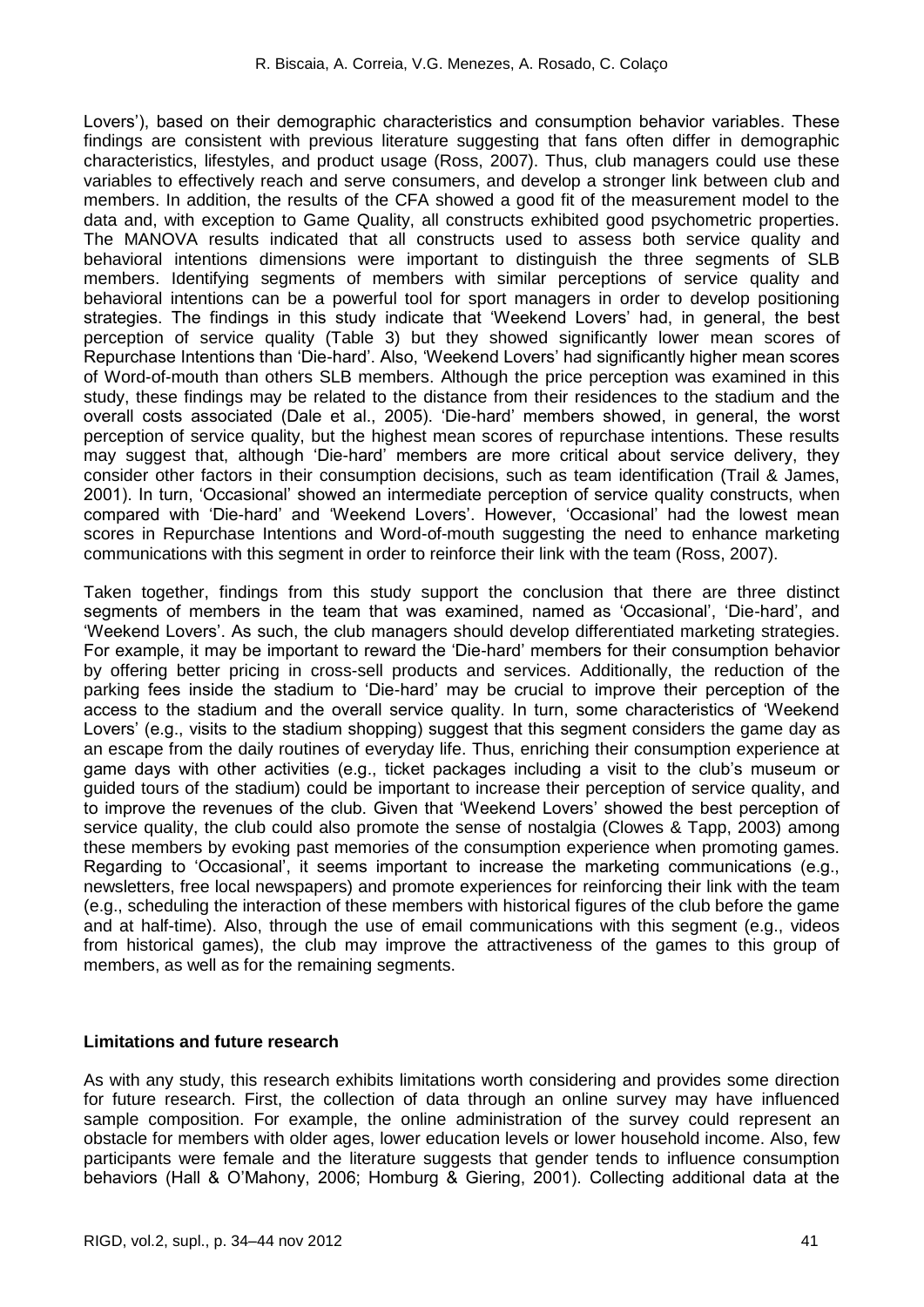actual stadium may contribute to a more representative sample of the clubs' members. Second, the demographic questions and consumer behavior variables used in this study may not be enough to characterize appropriately the members of a team or club. Future research could include additional variables such as household income, perceived constraints (Jun, Kyle, Mowen, 2009), social values, lifestyle characteristics (Kim et al., 2007), affiliation in organized groups of supporters (i.e., ultra-fans), the type and number of companions at the stadium, and merchandise purchases, in order contribute to a wider knowledge of the profile of the different groups of members of the clubs. Third, the construct of Game Quality did not show good psychometric properties. This fact suggests the need to refine the items of this construct in future research given that the quality of the game is vital for measuring consumer perception about service quality (Kelley & Turley, 2001; Yoshida & James, 2010). Thus, the inclusion of items regarding team players and head coach (Bauer et al., 2008) could provide useful guidance to improve the assessment of game quality. Additional research could also include other constructs such as facility design (Wakefield, Blodgett, & Sloan, 1996), opponent characteristics (Yoshida & James, 2010), or rivalry (Ross, Russell, & Bang, 2008) to extend the understanding of service quality in professional team sports. Finally, additional research should monitor the perceptions of service quality and behavioral intentions of each segment of members at different points of the season to understand the importance of team success on members' attachment with the clubs.

### **References**

- Bagozzi, R., & Yi, Y. (1988). On the evaluation of structural equation models. *Journal of the Academy of Marketing Science, 16*(1), 74-94.
- Bauer, H., Stokburger-Sauer, N., & Exler, S. (2008). Brand image and fan loyalty in professional team sport: A refined model and empirical assessment. *Journal of Sport Management, 22*(2), 205-226.
- Bednarik, J., Šugman, R., Urank, J., & Kovač, M. (2007). Segmentation of sports consumers in Slovenia. *Kinesiology, 39*(1), 74-84.
- Boyle, B. A., Magnusson, P. (2007). Social identity and brand equity formation: A comparative study of collegiate sports fans. *Journal of Sport Management, 21*(4), 497-520.
- Brady, M. K., & Cronin, J. J. (2001). Some new thoughts on conceptualizing perceived service quality: A hierarchical approach. *Journal of Marketing 65*(3), 34-49.
- Byrne, B. (2000). *Structural Equation Modeling with AMOS: Basic concepts, applications, and programming*. Mahwah, NJ: Lawrence Erlbaum Associates.
- Churchill, G. A. Jr. (1979). A paradigm for developing better measures of marketing constructs. *Journal of Marketing Research, 16*(1), 64-77.
- Clowes, J., & Tapp, A. (2003). Looking through the hourglass of fan segmentation: research findings and marketing implications for live spectator sports. *International Journal of Sports Marketing and Sponsorship, 5*(1), 57-73.
- Cronin, J. J. Jr., Brady, M., & Hult, G. T. M. (2000). Assessing the effects of quality, value and customer satisfaction on consumer behavioral intentions in service environments. *Journal of Retailing, 76*(2), 193-218.
- Dale, B., Iwaarden, J., Wiele, T., Williams, R. (2005). Service improvement in a sports environment: a study of spectator attendance. *Managing Service Quality, 15*(5), 470-484.
- Deloitte (2010). *Football Money League*. Manchester: Sport Business Group, Deloitte.
- Deloitte (2012). *Annual review of football finance 2012*. Manchester: Sport Business Group, Deloitte.
- Diaz, I. M. R., Verdugo, M. C., & Florencio, B. P. (2012). Calidad percibida por el espectador de fútbol. *Revista de Psicología del Deporte, 21*(1), 15-23.
- Fisher, R., & Wakefield, K. (1998). Factors leading to group identification: A field of study of winners and losers. *Psychology and Marketing, 15*(1), 23-40.
- Fornell, C., & Larcker, D. F. (1981). Evaluating structural equation models with unobservable variables and measurement error. *Journal of Marketing Research*, *18*(35), 39-50.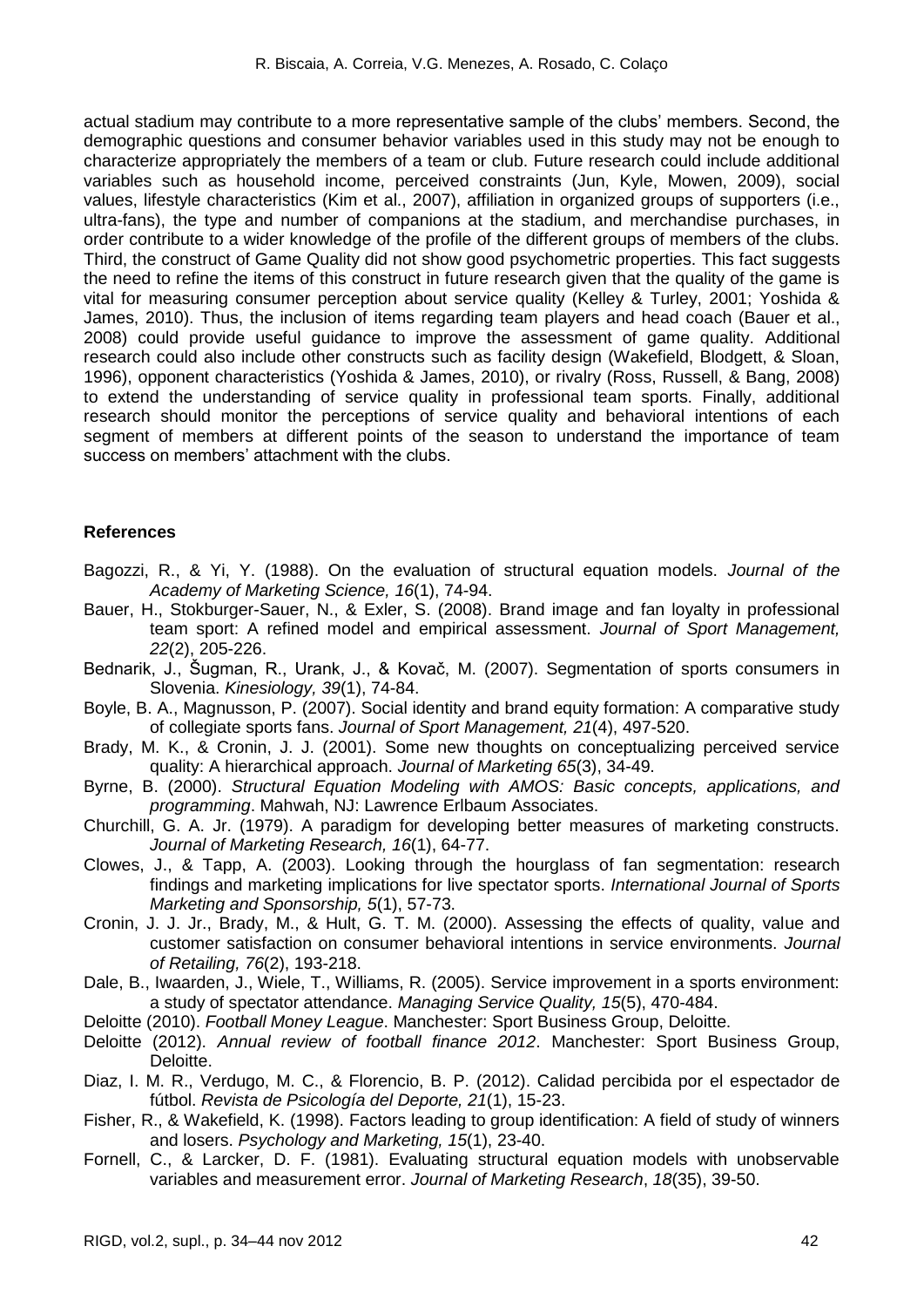- Grönroos, C. (1988). Service quality: The six criteria of good perceived service. *Review of Business 9*(3), 10-13.
- Hair, J. F, Black, W. C., Babin, B., Anderson, R. E., & Tatham, R. L. (2005). *Multivariate data*  analysis (6<sup>th</sup> ed.). New York: Prentice Hall.
- Hall, J., & O'Mahony, B. (2006). An empirical analysis of gender differences in sports attendance motives. *International Journal of Sports Marketing & Sponsorship, 7*(4), 334-346.
- Homburg, C., & Giering, A. (2001). Personal characteristics as moderators of the relationship between customer satisfaction and loyalty – An empirical analysis. *Psychology and Marketing, 18*(1), 43-66.
- Jun, J., Kyle, G. T., & Mowen, A. J. (2009). Market segmentation using perceived constraints. *Journal of Park and Recreation Administration, 26*(1), 35-65.
- Kelley, S., & Turley, L. (2001). Consumer perceptions of service quality attributes at sporting events. *Journal of Business Research, 54*(2), 161-166.
- Kim, S., Yoo, E., & Pederson, P. (2007). Market segmentation in the K-League: An analysis of spectators of the Korean professional soccer league. *International Journal of Sports Marketing and Sponsorship*, *8*(2), 141-158.
- Koenigstorfer, J., Groeppel-Klein, A., & Kunkel, T. (2010). The attractiveness of national and international football leagues: perspectives of fans of "star clubs" and "underdogs". *European Sport Management Quarterly 10*(2), 127-163.
- Koo, G, Hardin, R., McClung, S., Jung, T., Cronin, J., Vorhees, C., & Bourdeau, B. (2009). Examination of the casual effects between the dimensions of service quality and spectator satisfaction in minor league baseball. *International Journal of Sports Marketing & Sponsorship 11*(1), 46-59.
- Kotler, P. (2000). *Marketing Management* (5th ed.). New Jersey: Prentice-Hall.
- Kuenzel, S., & Yassim, M. (2007). The effect of joy on the behavior of cricket spectators: The mediating role of satisfaction. *Managing Leisure, 12*(1), 43-57.
- Liga Portuguesa de Futebol Profissional (2011, June 5). Painel de espectadores. [Web page information] Retrieved from [http://www.lpfp.pt/futebol/pages/espectadores.aspx.](http://www.lpfp.pt/futebol/pages/espectadores.aspx)
- Maroco, J. (2010). *Análise de equações estruturais: Fundamentos teóricos, software e aplicações.* [*Structural equation modeling: Theoretical foundations, software and applications*] Pêro Pinheiro, Portugal: Report Number.
- McDonald, M.A., Sutton, W.A., & Milne, G.R. (1995). TEAMQUAL: Measuring service quality in professional team sports. *Sport Marketing Quarterly 4*(1), 9-15.
- Parasuraman, A., Zeithaml, V.A., & Berry, L.L. (1988). SERVQUAL: A multiple-item scale for measuring customer perceptions of service quality. *Journal of Retailing 64*(1), 12-40.
- Rohm, A. J, Milne, G. R., & McDonald, M. A. (2006). A mixed-method approach for developing market segmentation typologies in the sports industry. *Sport Marketing Quarterly, 15*(1), 29-39.
- Ross, S. (2007). Segmenting fans using brand associations: A cluster analysis. *Sport Marketing Quarterly, 16*(1), 15-24.
- Ross, S., Russell, K., & Bang, H. (2008). An empirical assessment of spectator-based brand equity. *Journal of Sport Management*, *22*(3), 322-337.
- Shaw, R. N., & McDonald, H. (2006). Season-ticket holder satisfaction and sponsor-related behavior: evidence of a positive relationship. *International Journal of Sports Marketing & Sponsorship, 7*(4), 318-325.
- Theodorakis, N., & Alexandris, K. (2008). Can service quality predict spectators' behavioral intentions in professional soccer? *Managing Leisure, 13*(3), 162-178.
- Theodorakis, N., Kambitsis, C., Laios, A., & Koustelios, A. (2001). Relationship between measures of service quality and satisfaction in professional sports. *Managing Service Quality, 11*(6), 431-438.
- Trail, G., & James, J. (2001). The motivation scale for sport consumption: Assessment of the scale's psychometric properties. *Journal of Sport Behavior, 24*(1), 108-127.
- Wakefield, K. L., Blodgett, J. G., & Sloan, H. J. (1996). Measurement and management of the sportscape. *Journal of Sport Management, 10*(1), 15-31.